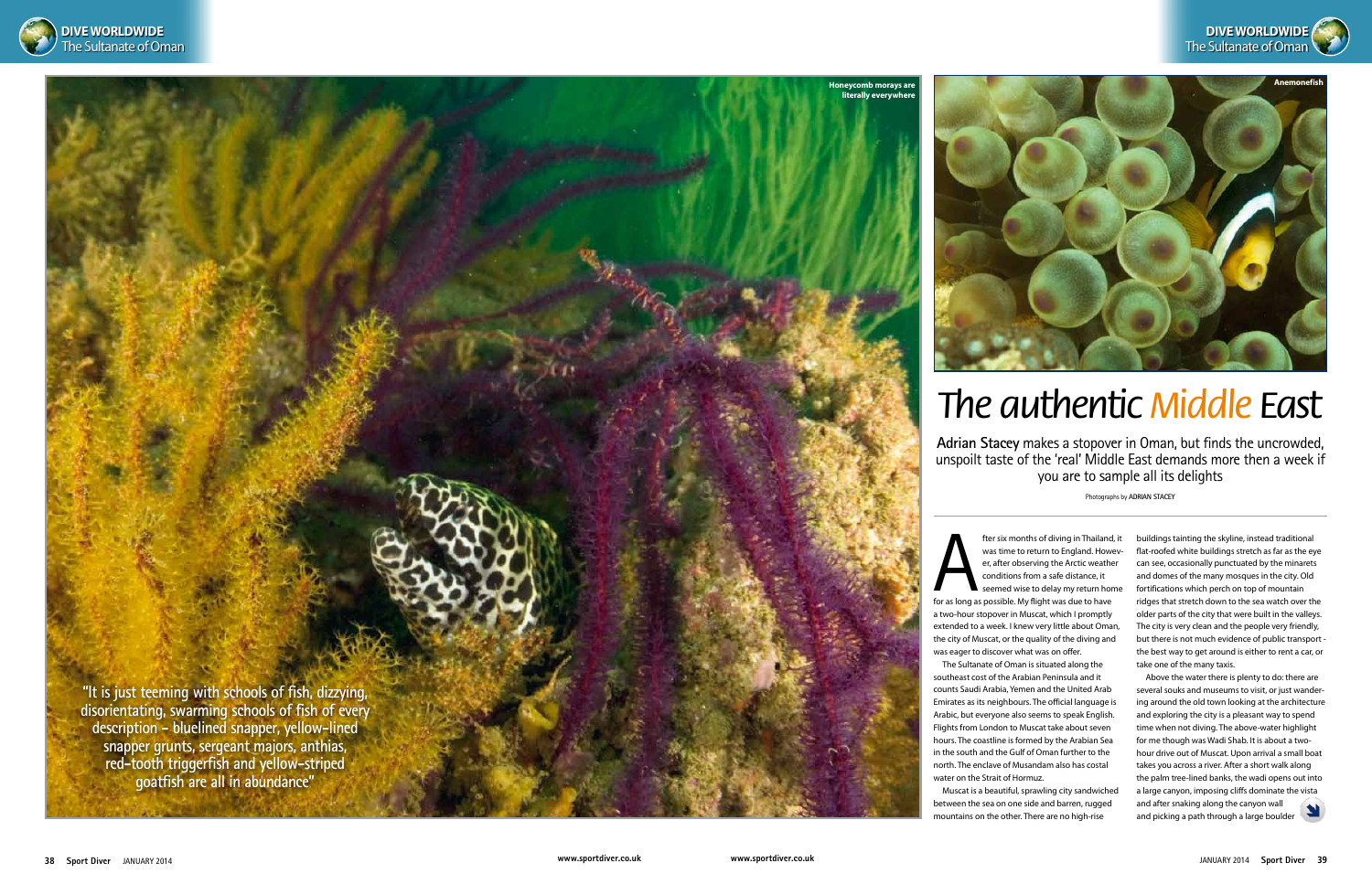**DIVE WORLDWIDE** The Sultanate of Oman

field, we arrived at a series of refreshing pools, some we could wade through and some we had to swim through. At the end we came to a large pool that ends at a sheer rock face. A small crack in the wall gives the adventurous the opportunity to swim into a completely enclosed waterfall. It is possible to climb up the waterfall, which opens out into a secluded rocky plateau complete with another small waterfall and a clear cool pool. A truly magical experience.

Euro Divers, the dive centre I was diving with, was located in a pleasant little marina just on the outskirts of Muscat. For those of us who enjoy an après-dive beer, there is no need to worry because the Sultanate of Oman is not completely dry; the marina restaurant next to the dive centre offers alcoholic refreshments, as do most hotel bars. My hotel, the Golden Oasis, was only a ten-minute drive from the marina. It is worth noting that Muscat is a large city, so if you wish to avoid an hour-long commute through rush-hour traffic, it is advisable to book somewhere close to your dive centre.

The best time for diving is May and June; visibility gets up to 25 metres and the marine life is more prolific. July to September also benefits from good visibility, but above the water becomes very hot and humid. October to April is a little more hit-and-miss, with visibility down to five metres on occasion, but averaging around ten to 15 metres. Water temperatures range from 29 degrees C in the summer down to 22 degrees C in the winter. I arrived towards the end of March and booked a five-day diving package with Euro Divers and had a mixed bag regarding visibility.

Muscat offers a good variety of dive sites, from the impressive limestone edifice of Fahal Island to the undersea mounts and walls of the Daymaniyats, and for the wreck lovers there is the majestic wreck of the Al Munassir. More to come on these last two dive sites in a future issue, but for now, just let me say that that the Daymaniyats and the Al Munassir are well worth a visit. In fact, if you are diving in Oman, they are a must. Whalesharks are supposedly occasional visitors to the area, but I am sure these mythical creatures are extinct. Although I am not basing this assumption on any hard facts, I have







only ever seen one in my entire diving career. I am now beginning to believe that on that occasion I was suffering from the effects of nitrogen narcosis, even if I was only at 8m!

The majority of the diving takes place around Fahal Island or Bandar Khayran. The first dives I did were around the latter, and a small but comfortable boat whizzed us along the spectacular, barren coastline comprising of seemingly endless weathered limestone cliffs. After 30 minutes we reached our destination. The first site was called Cave Site. This is usually a drift dive, however due to somewhat choppy seas and with safety in mind, we dropped into the water in a more-sheltered cove where the boat could moor to make entries and exits a little simpler. The dive began on a shallow boulder field and barely a minute into the

dive the undulating form of a large free-swimming honeycomb moray came into view. Apparently unfazed by divers, it headed straight for me, mouth opening and closing almost as if it were trying to say 'move, you are in my way'. After taking a couple of quick photos I dutifully moved out of the way and the moray swam past. It was to be the first encounter of many with these mesmerising and photogenic creatures. In fact, they are my abiding memory of diving in Oman. As the dive continued the boulder field gave way to a wall that dropped down to about 25m and rose to just below the surface. Almost every inch of the wall was covered in yellow, green and purple whip corals. Small schools of grunts, a variety of reef fish and, of course, more morays sheltered in this coral forest.

The second dive was at First Entrance.